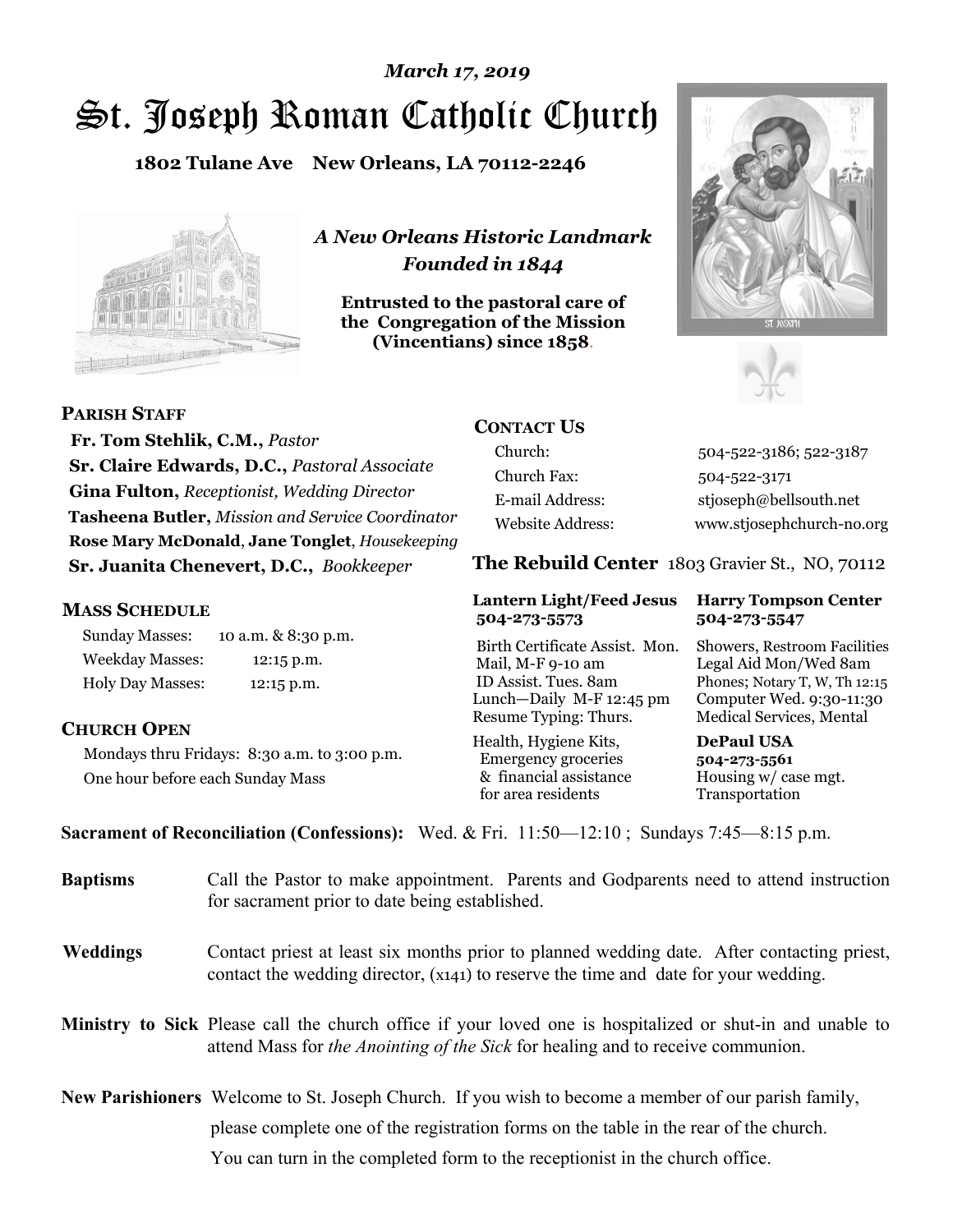# **Second Sunday of Lent** March 17, 2019



 **10:00 am** *St. Joseph Parishioners and Benefactors*

 **8:30 pm Joseph Morales, Jr. +; Bell Sisters +; Bob Kenny +; Grant Winand +; Mel B. Schiro**

|                                                                                | <b>READINGS FOR THE WEEK</b>                  |
|--------------------------------------------------------------------------------|-----------------------------------------------|
| Monday, March 18, 2019—St. Cyril of Jerusalem<br>12:15 p.m. Joseph John Schiro | <b>Sunday, March 17</b> One in Faith #984     |
| Tuesday, March 19, 2019—St. Joseph                                             | Mon.: Dn 9:4-10; Ps 79:8-13; Lk 6:36-38       |
| 12:15 p.m. Parishioners & Benefactors                                          | Tues.: Rom 4:13-22; ; Ps 89; Lk 2:41-51a      |
| Wednesday, March 20, 2019-Spring begins                                        | Wed.: Jer 18:18-20; Ps 31:5-16; Mt 20:17-28   |
| 12:15 p.m. Matthew D. Montelibano                                              | Thurs.: Jer 17:5-10; Ps 1:1-4, 6; Lk 16:19-31 |
| Thursday, March 21, 2019-                                                      | Friday: Gn 37:3-28; Ps 105:16-21; Mt 21:33-46 |
| 12:15 p.m. Clarence Schlamp + ; J. Gaspar Schiro                               | Sat.: Mi 7:14-20; Ps 103:1-12; Lk 15:1-32     |
| Friday, March 22, 2019-                                                        | Ex $3:1-15$ ; Ps $103:1-11$ ;<br>Sunday:      |
| 12:15 p.m. Jane Tonglet; Mel B. Schiro                                         | 1 Cor 10:1-6, 10-12; Lk 13:1-9                |

### **YOUR PRAYERS ARE ASKED FOR THE FOLLOWING PARISHIONERS , WHO ARE IN NEED OF HEALING:**

 Anthony Blaise, Clarke Bordelon, Lawrence & Mamie Brown, Cheryl Butler, Beverly Cook, John Caron, John & Kathleen Gebbia, Sylvia Daily-Powell, Joseph Delay, Bernardine Dupre, Terry Eggleston, Linda Elwood, Heather Faircloth, Frances Fiegler, Darrell & Ramona Ford, Mark Eiserloh, Shirley Gaither, Roselyn Hansen, Sarah Hollier-Watkins, Marvin Johnston, Jim Karam, Bill Kroetz, Bette & Ken Kussman, Nowell Lacking, Landy Lanza, James Leung, Andrew Marino, Sara Marino, Priscilla Martin, Karen McCoy, Hazel McMiller, Donna Moore, Angelle Nelson; Susan Orkus; Tina Roderfeld, Irelia Robinson; Bernie Saul; Pippy Sanders, Anita Schexnayder; Louise Sonnier, Malcolm Taylor, Mel & Gaspar Schiro; Fr. Tom Stehlik, CM, Jane Tonglet, Fritz Tripkovich, George Tripkovich, Georgiana Prevost, Marion Vaughn, Juanita Ware, Warren Webster, Cathleen Ward, Helen Wilson, Mary Willis, Lynn Williams, Charlie & JoAnn Slocum.

### **SANCTUARY CANDLE AND MASS INTENTIONS**

 The Sanctuary Candle is burning this week to pray for **Daniel Vitrano III.** To reserve a date to burn the Candle in memory of someone or for a special intention, please call the church office (522-3186). The Sanctuary Candle offering is \$15 for two weeks. The offering for Mass intentions is \$5.00 per Mass.

### **St. Joseph Altar Catholic Tradition <b>Catholic Tradition Catholic Tradition**

 island. As they walked through their barren fields, only a sea of dust and withered vines remained from what had once The people of Sicily prayed. For too long there had been no rain to nourish the crops that sustained life for most of the been row upon row of brightly colored fruits and vegetables. They pleaded to St. Joseph, who had provided for Mary and Jesus, for relief from the famine that gripped them. At last the skies opened, sending down the life-giving water. The people rejoiced. In gratitude, they prepared a table with a special assortment of foods they harvested. In honor of St. Joseph, they gathered to give thanks and distributed food to those in need.

Today, the artistic quality of the breads, cookies and pastries, in such shapes as chalices, staffs and sandals, rivals the exquisite flavor of the food. Though immigrants introduced the custom of the Altar here in America, today the celebration has become a community celebration of people from diverse heritage that brings together the faithful who honor St. Joseph for a variety of reasons. But for all who participate St. Joseph's Feast Day is a faith tradition that centers on the entire family. Many families believe that having a St. Joseph Altar can bring special blessings. And it is common to hear stories about favors received, which are in turn attributed to the intercession of St. Joseph. The foods on the altar and shared throughout the day are acquired through *begging,* a symbol gesture that represents what the poor are forced to do every day.

Whether a St. Joseph Altar is an elaborate display at an elegant church or a humble table in a modest home, it is a reflection of deep appreciation for St. Joseph, the patron of those in need—families, workers, the persecuted, the poor, those who are preparing for marriage or want to start a family and the dying. Throughout the centuries, the St. Joseph Altar still serves as a reminder that those who have received God's blessing are to share it with those who have less – key to the Gospel and for entrance into the Kingdom of God.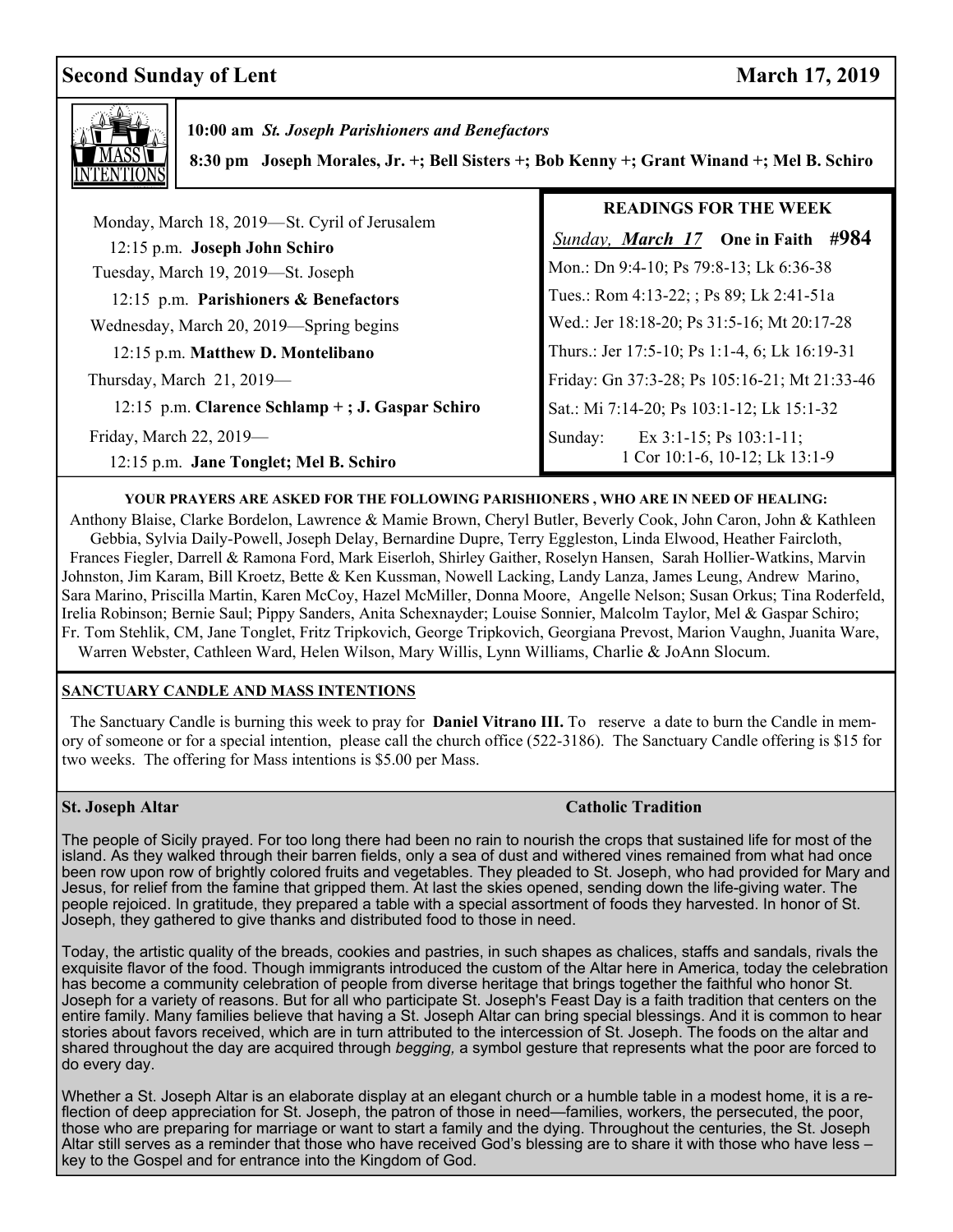**The LORD is my light and my salvation; whom should I fear?** *— Psalm 27:1*

*PARISH CALENDAR*  19 Mar. *Tuesday, St. Joseph Feast Day (8:30—5 pm) Mass 12 pm* 20 Mar. *Wednesday,* **Spirituality & Care of Creation 5:15 pm**

**TREASURE & STEWARDSHIP**

 **Sunday, March 10….….....\$ 4,906.00** 

 *Thank you for your generosity!* 

**Lent, Creation and Spirituality for Discipleship** A Lenten Prayer and Reflection Series on Wednesdays during Lent based on Pope Francis' inspiring and challenging Encyclical on Care of Creation presented by Loyola University. 3/13 *Prof. Tom Ryan*: **Intro. to Creation-Centered Spirituality**; 3/20 *Prof. Tracey Lemont*: **Caring for Creation as a Path to Holiness**; 4/3 *Prof. Tom Ryan*: **The Bible and Liturgy as Resources for Creation-Centered Spirituality**; 4/10; *Sara DeMarais*: **Reflections from Project For Sustainability with Catholic Sisters in East Africa**. End with Soup dinner.

**St. Joseph Altar:** To volunteer to serve and offer hospitality or to bring an offering for the Altar, please sign up in the church vestibule after Mass. Altar Schedule is the following:

8 am Morning Prayer (staff & volunteers) 10:30 am Anointing of Sick 1:00 pm Historic organ music

Ξ

 8:30 Doors Open 11:45 am St. Joseph Novena 3:00 pm Divine Mercy Chaplet 5:00 pm Vespers & Closing

### 9:30 Rosary of the Seven Sorrows 12:00 pm Mass followed by meal 4:00 Holy Hour Bl. Sacrament



# **Pope Francis'** *March* **Intention Human Trafficking**

That Christian communities, especially those who are persecuted, feel that they are close to Christ and have their rights respected.

# **Congratulations:**

to the Newly Elect:

 *Raynieca Johnson G. Patrick Wells, Jr.* 



# **TODAY'S READINGS**

**First Reading** — The LORD made a covenant with Abram (Genesis 15:5-12, 17-18) **Psalm** — The Lord is my light and my salvation (Psalm 27). **Second Reading** — Our citizenship is in heaven (Philippians 3:17 — 4:1 [3:20 — 4:1]).

**Gospel** — Atop a mountain, Jesus was transfigured before Peter, James, and John (Luke 9:28b-36).

# **STAND FIRM IN THE LORD**

 It is not hard to imagine, in this age of wars, evil groups bent on the destruction of humanity, and political follies, that the words of Saint Paul were so accurate, even for his time. It seems that the world never changes. Paul says, "Many . . . conduct themselves as enemies of the cross of Christ. Their end is their destruction . . . Their minds are occupied with earthly things" (Philippians 3:18, 19). The result is the destruction of innocent people and of the Earth itself. But Paul says to the Philippians, "our citizenship is in heaven, and from it we also await a savior, the Lord Jesus Christ" (3:20). He will "change our lowly body to conform with his glorified body" (3:21). Note that he says "body" rather than "bodies." He is talking about the whole community of believers, who, following the example of Jesus and of Paul, will come into the glory of God. So "stand firm in the Lord"  $(4:1)$ .

### **CHARTER FOR THE PROTECTION OF CHILDREN AND YOUNG PEOPLE**

In response to the Charter for the Protection of Children and Young People from the United States Conference of Catholic Bishops, the Archdiocese of New Orleans continues to make the Hot Line available for anyone who has been hurt or sexually abused by anyone who works for the Church. The Hot Line continues to be available; the number is (504) 522-5019. In continuing our commitment to support and to heal, we invite and encourage individuals who have been hurt or sexually abused recently or in the past by clergy, religious or other employees of the Archdiocese to call our Hot Line and your message will be received confidentially by a mental health professional. Anyone can make a direct call during regular business hours to the Victims' Assistance Coordinator at (504) 861-6253.